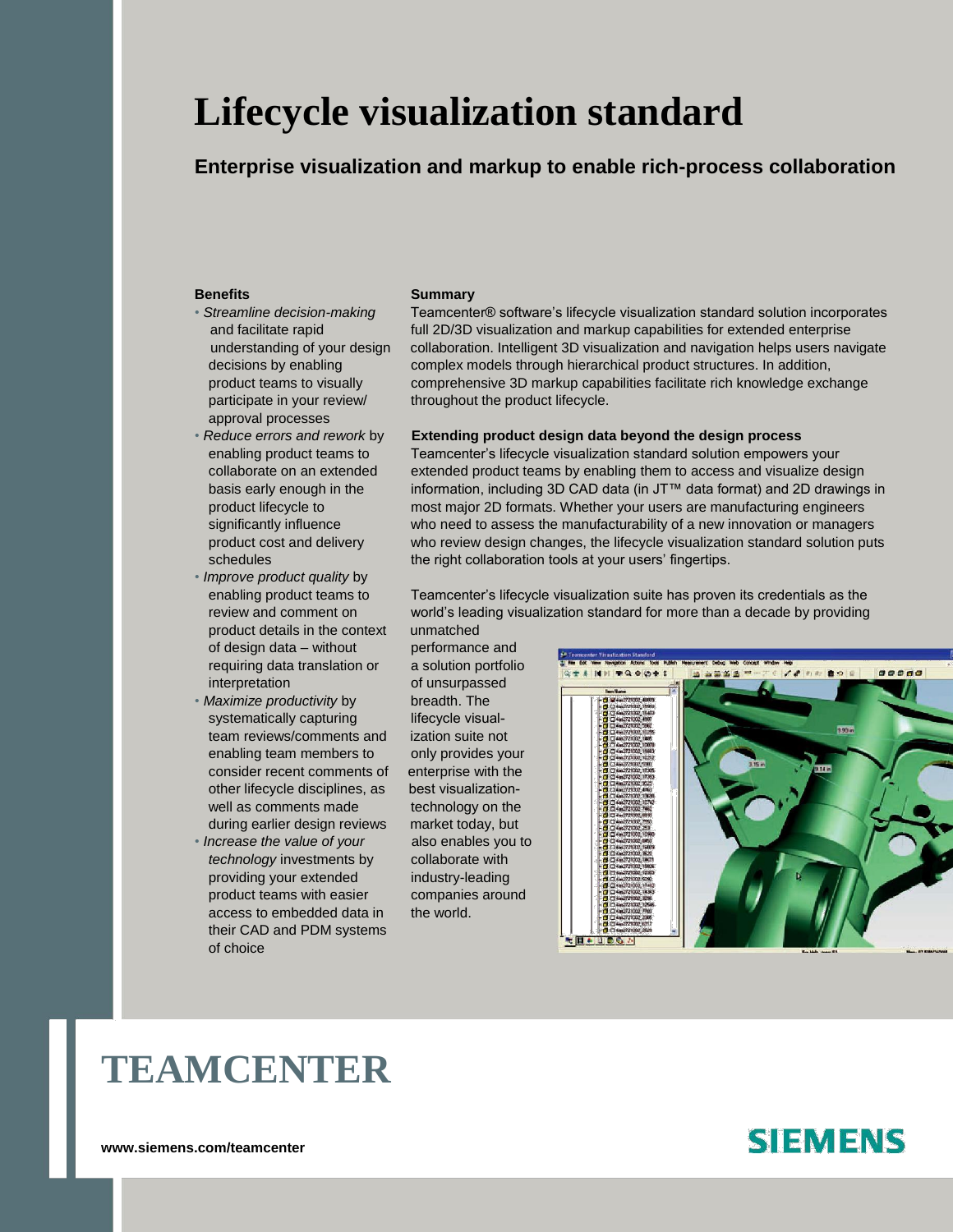## **Lifecycle visualization standard**

- and DWG tolerancing (GD&T).
- Complete 2D navigation,
- 
- NX<sup>™</sup> software, Solid Edge®
- 

base capabilities, lifecycle

- 
- control and user-defined right time. views

**Features** Teamcenter's lifecycle visualization suite is All lifecycle visualization powered by JT technology. The JT format is standard solutions include all a highly flexible CAD-neutral format that lifecycle visualization base can be created from most major CAD capabilities (as specified by the applications, allowing full representation *Lifecycle Visualization Base* of relevant model information. Depending *Fact Sheet*). Key lifecycle visual-<br>
on your business processes, JT data can be ization base capabilties include: very lightweight or it can be enriched with • 2D viewing of all standard exact surface geometry, product formats, including pdf, bmp, structures, attributes and product gif, tiff, CGM, HPGL, IGES, manufacturing information (PMI), DXF, DWF (6.0 and above) including geometric dimensioning and

measurement and markup Teamcenter's lifecycle visualization tools, plus 2D compare standard solution excels at handling • Ability to visualize product extremely large models, thereby allowing structure **product teams to work directly in the** • Ability to visualize in JT context of the complete assembly – and format and navigate multi-<br>team members to review the "whole" CAD assemblies from major picture" – to contribute their input as early 3D CAD systems, including in the development process as possible.

software, AutoCAD, Catia, By combining the lifecycle visualization CADDS, Inventor, Pro/ standard solution with Teamcenter's Engineer and SolidWorks product lifecycle management (PLM) • Peer-to-peer conferencing solutions, your product teams can leverage • Integration with complete visual representations of a Teamcenter's engineering product design that include high-level process management, product views, as well as product manufacturing process configurations managed by your product management, community data management (PDM) system. In turn, collaboration and enterprise you can use these visual representations knowledge foundation across your entire product lifecycle to solutions enable entitled users to actively engage in Besides lifecycle visualization rich collaboration on an enterprise basis.

visualization standard includes The lifecycle visualization standard the following capabilities: solution is intuitive and easy to use, • Ability to visualize part and extending the design information assembly properties and embedded in mission-critical CAD models layer information above and beyond your engineering • Advanced 3D visualization department. Getting the right data to the tools, including part right participants in your product lifecycle selection, dynamic ensures that your company will deliver the highlighting, part visibility right product to the right market at the

### **Capabilities**

The lifecycle visualization standard solution delivers a wide range of capabilities that allow you to digitally transform, streamline and improve your lifecycle processes, including:

- Ability to view and interact with the product assembly structure so that users can show or hide any combination of parts and subassemblies. Complete visibility control enables users to work on extremely large assemblies without having to load the whole product model.
- Advanced annotation capabilities that allow users to anchor 3D markups directly on a part. 3D markups enable reviewers to provide specific feedback in the context of the design data without requiring any translation-related interruption. 3D markups can include URLs and can even be saved as separate layer files with user-defined preferences.



## **Scalable solution that grows with your enterprise**

The following Teamcenter lifecycle visualization service levels enable you to scale and extend the scope of your visualization solution to match the physical and functional growth of your enterprise.